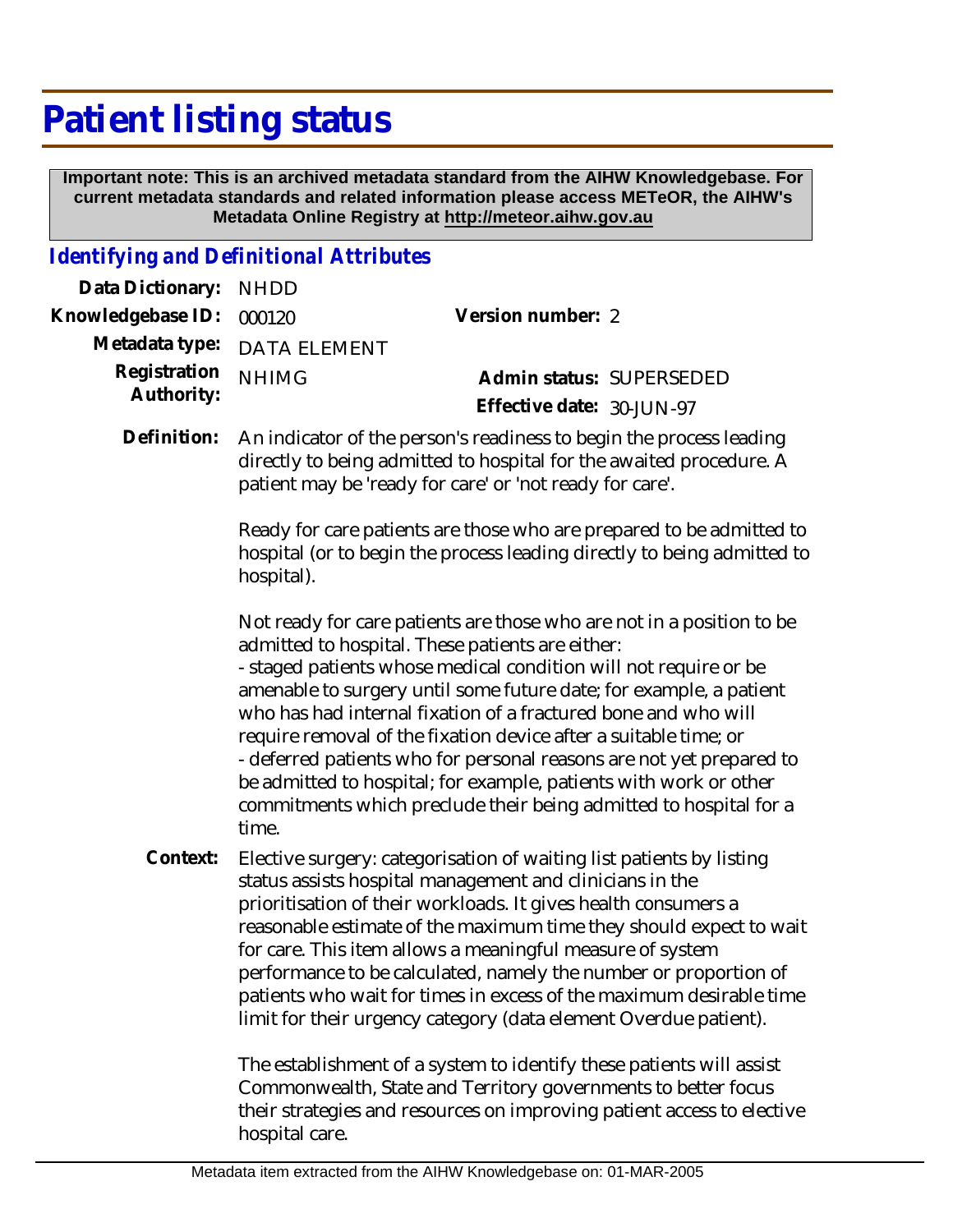| elational and Representational Attributes |                     |                                                                                                                                                                                                                                                                                                                                                                                                                                                                                                                                                                                                                                                                                                                                                                                                                                                                                                                                                                                                                                                                                                                                                                                                                                                                                                                                                      |
|-------------------------------------------|---------------------|------------------------------------------------------------------------------------------------------------------------------------------------------------------------------------------------------------------------------------------------------------------------------------------------------------------------------------------------------------------------------------------------------------------------------------------------------------------------------------------------------------------------------------------------------------------------------------------------------------------------------------------------------------------------------------------------------------------------------------------------------------------------------------------------------------------------------------------------------------------------------------------------------------------------------------------------------------------------------------------------------------------------------------------------------------------------------------------------------------------------------------------------------------------------------------------------------------------------------------------------------------------------------------------------------------------------------------------------------|
| Datatype: Numeric                         |                     |                                                                                                                                                                                                                                                                                                                                                                                                                                                                                                                                                                                                                                                                                                                                                                                                                                                                                                                                                                                                                                                                                                                                                                                                                                                                                                                                                      |
| Representational<br>form:                 | <b>CODE</b>         |                                                                                                                                                                                                                                                                                                                                                                                                                                                                                                                                                                                                                                                                                                                                                                                                                                                                                                                                                                                                                                                                                                                                                                                                                                                                                                                                                      |
| Representation<br>layout:                 | N                   |                                                                                                                                                                                                                                                                                                                                                                                                                                                                                                                                                                                                                                                                                                                                                                                                                                                                                                                                                                                                                                                                                                                                                                                                                                                                                                                                                      |
| Minimum Size: 1                           |                     |                                                                                                                                                                                                                                                                                                                                                                                                                                                                                                                                                                                                                                                                                                                                                                                                                                                                                                                                                                                                                                                                                                                                                                                                                                                                                                                                                      |
| Maximum Size: 1                           |                     |                                                                                                                                                                                                                                                                                                                                                                                                                                                                                                                                                                                                                                                                                                                                                                                                                                                                                                                                                                                                                                                                                                                                                                                                                                                                                                                                                      |
| Data Domain: 1                            | $\overline{2}$<br>3 | Admission desirable within 30 days<br>Admission desirable within 31 days or over<br>Staged / deferred                                                                                                                                                                                                                                                                                                                                                                                                                                                                                                                                                                                                                                                                                                                                                                                                                                                                                                                                                                                                                                                                                                                                                                                                                                                |
|                                           | blood tests.        | Guide For Use: Ready for care patients (classified as 1 and 2) prepared to begin<br>the process leading directly to admission which could include<br>investigations/procedures done on an outpatient basis, such as<br>autologous blood collection, pre-operative diagnostic imaging or<br>The ready for care subclassification employs a system of urgency<br>categorisation based on factors such as the degree of pain,<br>dysfunction and disability caused by the condition and its<br>potential to deteriorate quickly into an emergency.<br>Not ready for care patients could be termed staged and deferred<br>waiting list patients, although currently health authorities may<br>use different terms for the same concepts.<br>Staged and deferred patients (classified 3) should not be confused<br>with patients whose operation is postponed for reasons other<br>than their own unavailability; for example, surgeon unavailable,<br>operating theatre time unavailable owing to emergency work<br>load etc. These patients are still 'ready for care'. Periods when<br>patients are not ready for care should be excluded in determining<br>values for the data elements Total ready for care time waited and<br>Overdue patient. It may also be appropriate to tabulate patients<br>not ready for care separately in the census data. |
|                                           | version 2           | Related metadata: relates to the data element Hospital waiting list version 1<br>is used in conjunction with Waiting list category version 1<br>supersedes previous data element Patient listing status version 1<br>is used in conjunction with Waiting list category - ICD-9-CM code                                                                                                                                                                                                                                                                                                                                                                                                                                                                                                                                                                                                                                                                                                                                                                                                                                                                                                                                                                                                                                                               |

has been superseded by Patient listing status version 3 has been superseded by Clinical urgency version 2